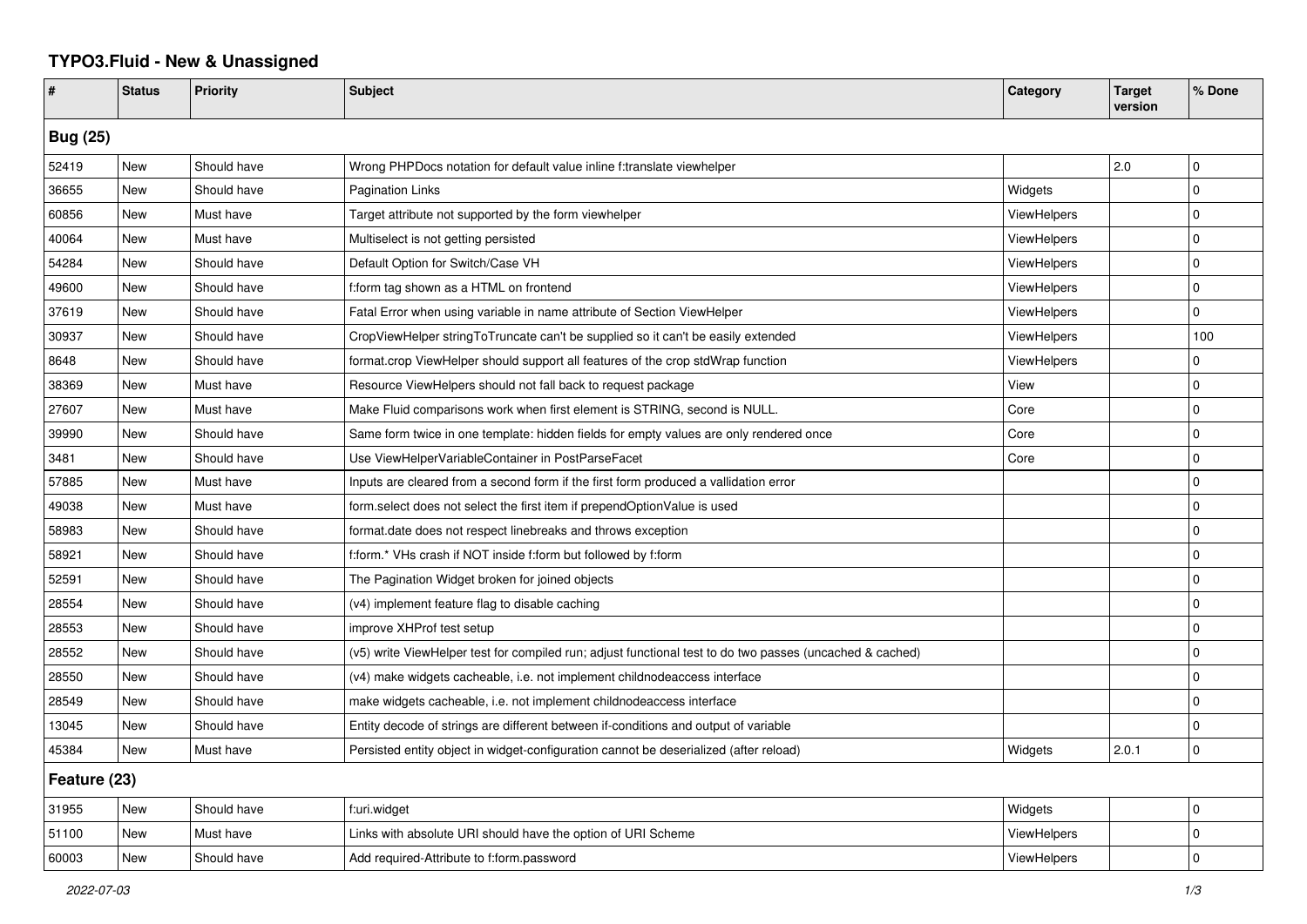| $\vert$ #        | <b>Status</b> | Priority             | <b>Subject</b>                                                                                      | Category    | <b>Target</b><br>version | % Done      |  |  |
|------------------|---------------|----------------------|-----------------------------------------------------------------------------------------------------|-------------|--------------------------|-------------|--|--|
| 39936            | New           | Should have          | registerTagAttribute should handle default values                                                   | ViewHelpers |                          | $\Omega$    |  |  |
| 36410            | New           | Should have          | Allow templates to send arguments back to layout                                                    | ViewHelpers |                          | 0           |  |  |
| 60181            | New           | Could have           | Caching mechanism for Fluid Views/Templates                                                         | View        |                          | $\Omega$    |  |  |
| 4704             | <b>New</b>    | Should have          | Improve parsing exception messages                                                                  | Core        |                          | 0           |  |  |
| 30555            | New           | Could have           | Make TagBuilder more extensible                                                                     | Core        |                          | 0           |  |  |
| 10472            | New           | Could have           | Fluid Standalone distribution                                                                       | Core        |                          | $\Omega$    |  |  |
| 7608             | <b>New</b>    | Could have           | Configurable shorthand/object accessor delimiters                                                   | Core        |                          | 0           |  |  |
| 1907             | New           | Could have           | Default values for view helpers based on context                                                    | Core        |                          | 0           |  |  |
| 60271            | New           | Should have          | Paginate viewhelper, should also support arrays                                                     |             |                          | 0           |  |  |
| 51277            | New           | Should have          | ViewHelper context should be aware of actual file occurrence                                        |             |                          | $\Omega$    |  |  |
| 46545            | New           | Should have          | Better support for arrays in options of SelectViewHelper                                            |             |                          | $\Omega$    |  |  |
| 45153            | <b>New</b>    | Should have          | f:be.menus.actionMenuItem - Detection of the current select option is insufficient                  |             |                          | $\Omega$    |  |  |
| 42397            | New           | Should have          | Missing viewhelper for general links                                                                |             |                          | $\Omega$    |  |  |
| 40081            | <b>New</b>    | Should have          | Allow assigned variables as keys in arrays                                                          |             |                          | $\Omega$    |  |  |
| 38130            | New           | Should have          | Checkboxes and multiple select fields should have an assignable default value                       |             |                          | 0           |  |  |
| 33215            | New           | Should have          | RFC: Dynamic values in ObjectAccess paths                                                           |             |                          | $\Omega$    |  |  |
| 9514             | <b>New</b>    | Should have          | Support explicit Array Arguments for ViewHelpers                                                    |             |                          | $\mathbf 0$ |  |  |
| 48355            | New           | Could have           | Assign output of viewhelper to template variable for further processing.                            |             |                          | $\Omega$    |  |  |
| 36559            | New           | Could have           | New widget progress bar                                                                             |             |                          | $\Omega$    |  |  |
| 62346            | <b>New</b>    | Could have           | f:comment should have high precende                                                                 | Core        | 3.x                      | 0           |  |  |
| <b>Task (12)</b> |               |                      |                                                                                                     |             |                          |             |  |  |
| 10911            | New           | Should have          | Tx_Fluid_ViewHelpers_Form_AbstractFormViewHelper->renderHiddenIdentityField should be more reliable | ViewHelpers |                          | 0           |  |  |
| 9950             | <b>New</b>    | Should have          | Binding to nested arrays impossible for form-elements                                               | ViewHelpers |                          | 0           |  |  |
| 34309            | New           | Could have           | Unknown ViewHelpers cause exception - should be handled more graceful                               | ViewHelpers |                          | $\Omega$    |  |  |
| 26664            | <b>New</b>    | Won't have this time | Clean up Form ViewHelpers                                                                           | ViewHelpers |                          | 75          |  |  |
| 26658            | New           | Won't have this time | Make Form ViewHelpers consistent                                                                    | ViewHelpers |                          | 75          |  |  |
| 45394            | New           | Should have          | Forwardport Unit test for standalone view                                                           | View        |                          | 0           |  |  |
| 43072            | New           | Should have          | Remove TOKENS for adding templates fallback in Backporter                                           | View        |                          | $\Omega$    |  |  |
| 32035            | New           | Should have          | Improve fluid error messages                                                                        | Core        |                          | 0           |  |  |
| 56237            | New           | Should have          | in-line (Condition) View Helpers should not evaluate on parsing                                     |             |                          | $\mathbf 0$ |  |  |
| 47669            | New           | Should have          | FormViewHelper does not define the default request method                                           |             |                          | 0           |  |  |
| 43071            | New           | Should have          | Remove TOKENS for adding fallback teplates in B                                                     |             |                          | 0           |  |  |